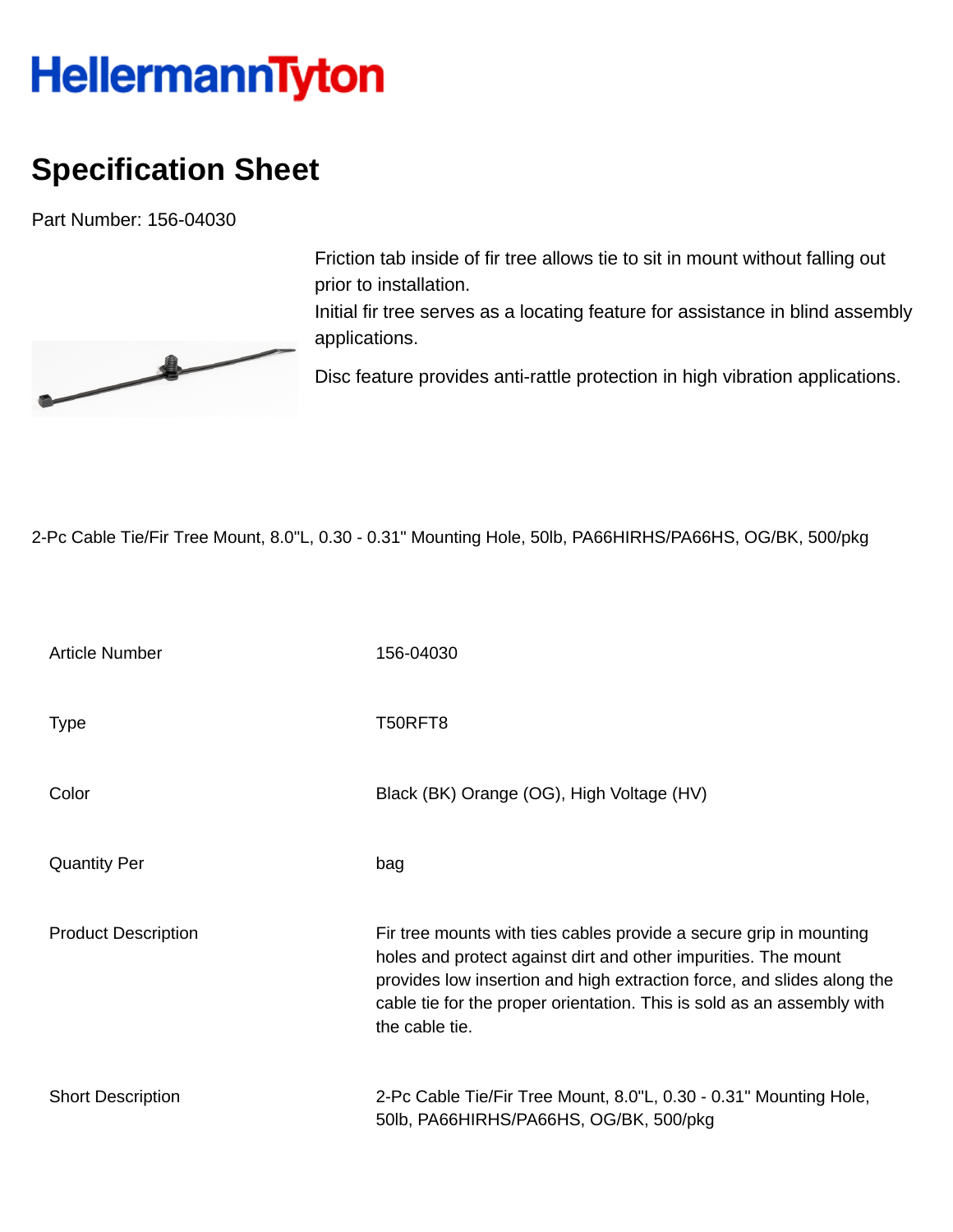| Minimum Tensile Strength (Imperial)   | 50.0                   |
|---------------------------------------|------------------------|
| Minimum Tensile Strength (Metric)     | 225.0                  |
| Length L (Imperial)                   | 8.0                    |
| Length L (Metric)                     | 202                    |
| <b>Fixation Method</b>                | <b>Fir Tree</b>        |
| <b>Identification Plate Position</b>  | none                   |
| Releasable Closure                    | <b>No</b>              |
| <b>Tie Closure</b>                    | plastic pawl           |
| Variant                               | <b>Inside Serrated</b> |
| Width W (Imperial)                    | 0.18                   |
| Width W (Metric)                      | 4.6                    |
| <b>Bundle Diameter Min (Imperial)</b> | 0.20                   |
| <b>Bundle Diameter Min (Metric)</b>   | 5.0                    |
| <b>Bundle Diameter Max (Imperial)</b> | 1.97                   |
| <b>Bundle Diameter Max (Metric)</b>   | 50.0                   |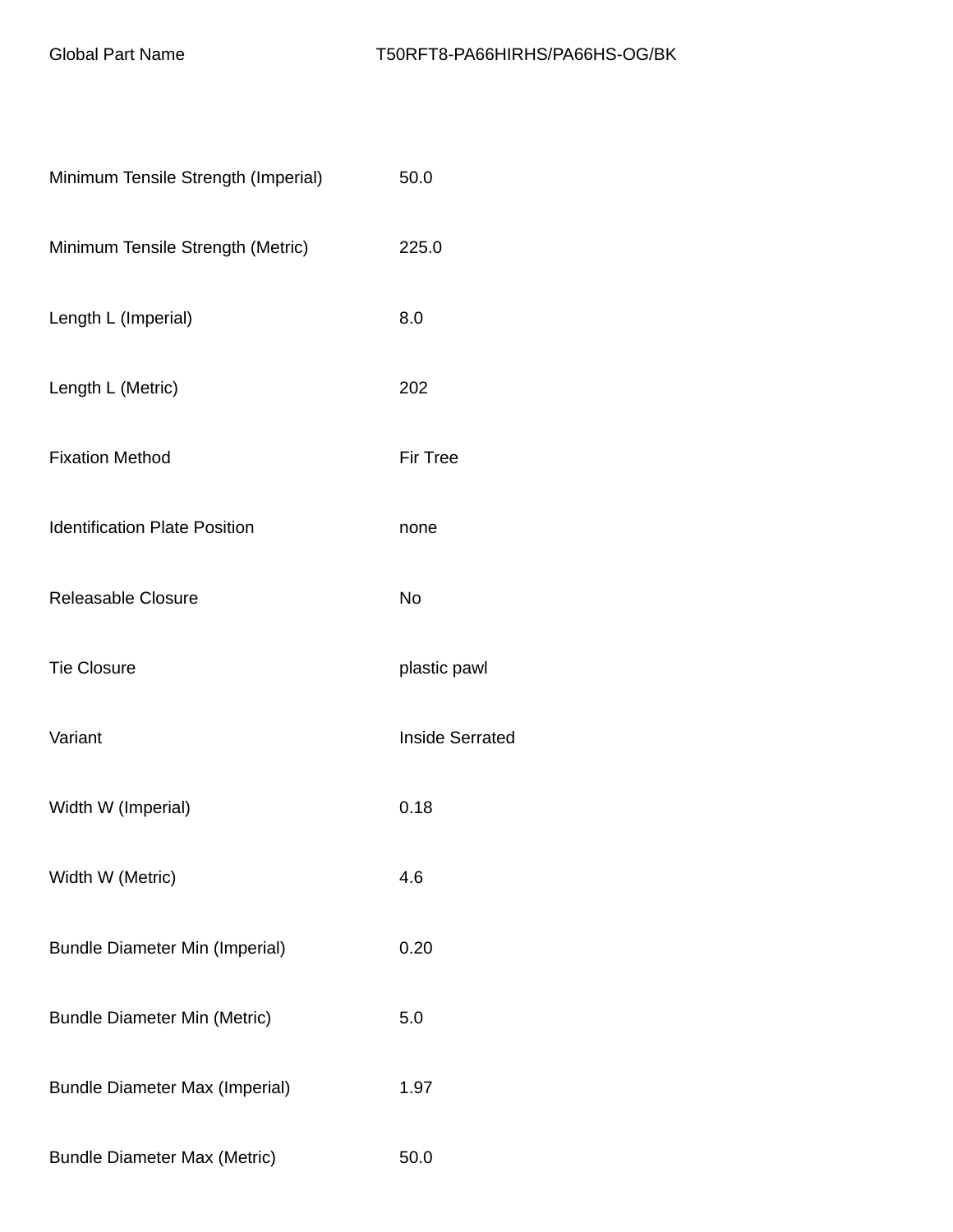| Thickness T (Metric)                    | 1.2            |
|-----------------------------------------|----------------|
| Height H (Imperial)                     | 0.05           |
| Height H (Metric)                       | 1.2            |
| Panel Thickness Min (Imperial)          | 0.024          |
| Panel Thickness Max (Imperial)          | 0.256          |
| Panel Thickness Min (Metric)            | 0.8            |
| Panel Thickness Max (Metric)            | 6.0            |
| Mounting Hole Diameter D (Imperial)     | $0.3 - 0.31$   |
| Mounting Hole Diameter D (Metric)       | $7.7 - 8.0$ mm |
| Mounting Hole Diameter D Min (Imperial) | 0.3            |
| Mounting Hole Diameter D Max (Imperial) | 0.31           |
| Mounting Hole Diameter D Max (Metric)   | 8.0            |
| Disc Diameter (Metric)                  | 16.0           |
| Disc Diameter (Imperial)                | 0.63           |